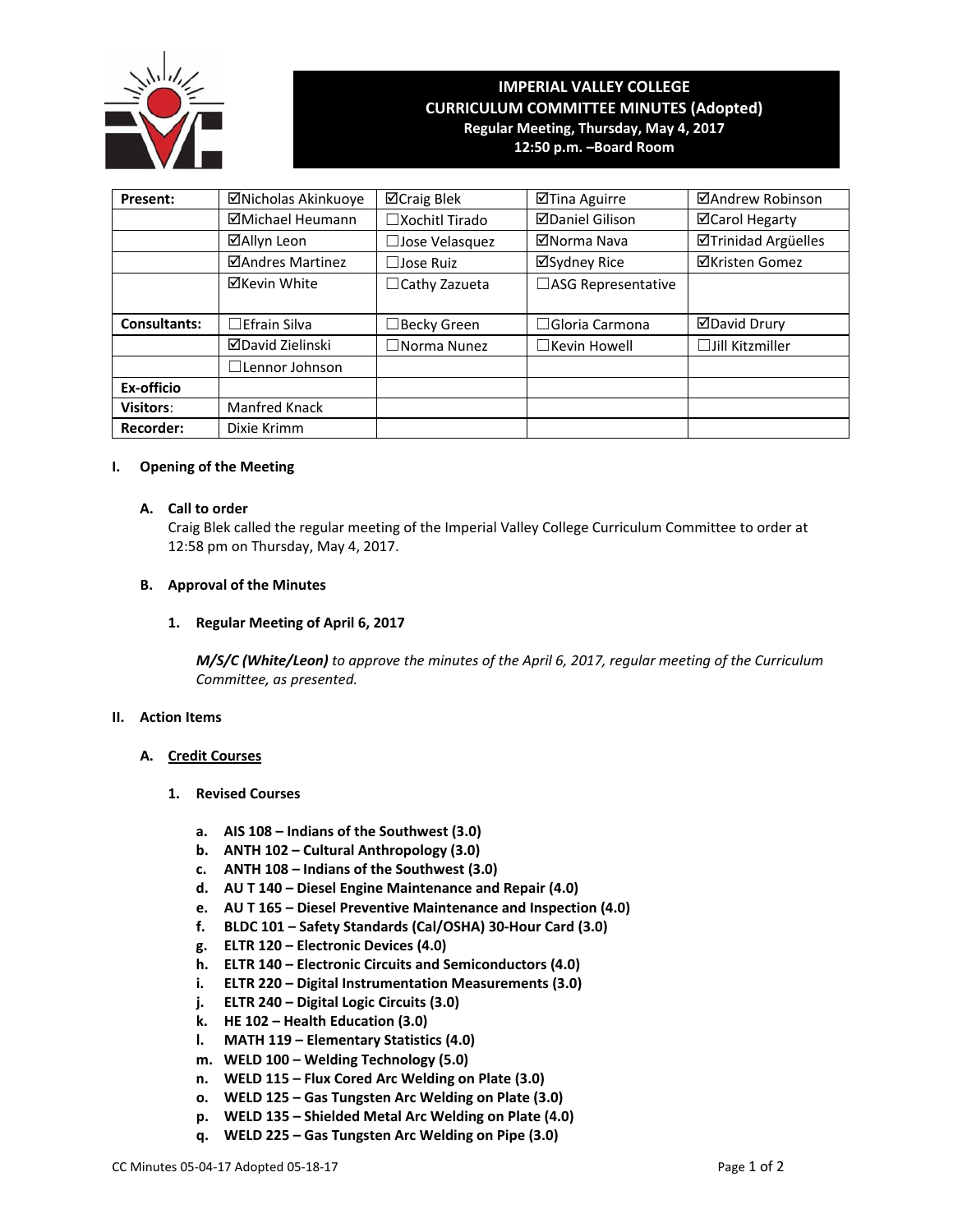*M/S (Akinkuoye/Heumann) to approve the update to items a. through q. above as indicated in CurricUNET, effective 2017‐2018, as presented. The motion carried.*

## **r. PE 100 – Lifetime Exercise Science (2.0)**

M/S (Leon/Robinson) to approve the class size increase from 40 to 45 for face to face sections  *only, and large quota designation, effective 2017‐2018, as presented. The motion carried.*

### **2. Deleted Course**

## **a. AG 132 – Business Management (3.0)**

 *M/S (Leon/Heumann) to approve the deletion of AG 132 from the credit curriculum, effective 2017‐2018, as presented. The motion carried.*

## **B. Degrees and Certificates**

## **1. Revised Certificates**

## **a. Diesel Farm Machinery and Heavy Equipment Technician Certificate**

M/S (Akinkuoye/Leon) to approve the reduction of units from 22 to 20, effective 2017-2018, as  *presented. The motion carried.*

## **b. Nursing VN Certificate**

*M/S (Akinkuoye/Aguirre) to approve the update to prerequisite requirements, effective 2017‐ 2018, as presented. The motion carried.*

#### **III. Discussion Items ‐ None**

#### **IV. Information Items**

Kristen informed members that there are issues pending for colleges that have ADTs that use a STATWAY model to meet the MATH 110 C‐ID descriptor. The concern involves the lack of intermediate algebra on the STATWAY model. Our Statistics course if fine since the prerequisite for MATH 119 (C‐ID MATH 110) is MATH 091 Intermediate Algebra. Ultimately the idea is that the student must demonstrate competency in intermediate algebra upon completing one of the nine affected TMCs, which can be attained through our MATH 119, assessment, or multiple measures process.

#### **V. Other Items**

Committee members discussed the idea of standardizing the class size for online courses. Items to consider:

- Be aware that attrition is an issue
- Ways to improve online retention
- OEI has resources on ways to help students learn to take online courses
- Offer online orientation prior to start of classes
- Evaluation methods

#### **VI. Next Regular Meeting: May 18, 2017, 12:50pm in the Board Room**

#### **VII. The meeting adjourned at 1:30 p.m.**

In accordance with the Ralph M. Brown Act and SB 751, minutes of the IVC Curriculum Committee record the votes of all committee members as follows: (1) Members recorded as absent are presumed not to have voted; (2) the names of members voting in the minority or abstaining are recorded; (3) all other members are presumed to have voted in the majority.